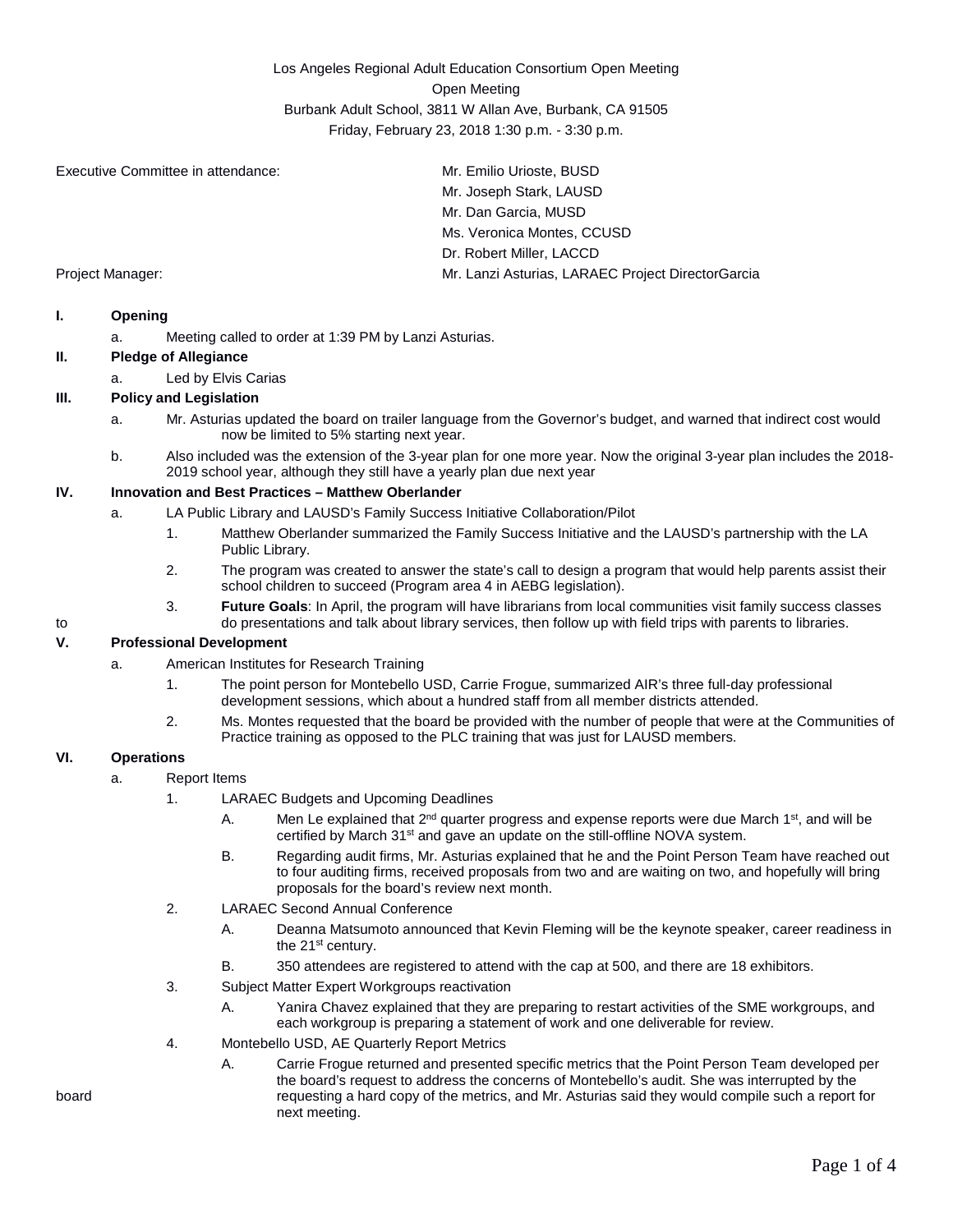- b. Discussion items
	- 1. Redistribution of money returned from MUSD
		- A. On the January 19<sup>th</sup> meeting, it was discussed that MUSD will return 6+ million dollars back to LARAEC. Mr. Garcia has met with his superintendent, and MUSD can cut a check for 5.03 million immediately. They are asking consortium members to do the 1.29 million June deferment from MUSD's CFAD document.
		- B. Mr. Garcia said that he had talked to Neil Kelly from State DOE who said they could defer since it's still pen to paper and write a check on top of that to LAUSD.
		- C. Ms. Montes asked if there was a reason MUSD cannot write those amounts to the three districts individually and the consensus was that it would result in a cleaner transaction with a clear fiscal trail via MOU's.
		- D. Mr. Asturias suggested that they could create a set of visuals for the board to consider the transaction agreed on January 19<sup>th</sup>, then get specific information from Mr. Garcia to create visuals for his proposal, bring it as a discussion item next meeting, and have it as an action item in April's meeting.
	- 2. Quarterly Report Due Dates for MUSD
		- A. Mr. Garcia asked what specific dates the board is looking at for MUSD's quarterly reports to be due so they can be prepared as a district to give relevant info.
		- B. Ms. Montes said that the quarterly reporting system is based on financial quarters, so the conversation would be which quarter they should start the reports in.
	- 3. Quarterly reports for accountability from all LARAEC members
		- A. Mr. Garcia echoed past comments from Dr. Miller on whether they should be requiring quarterly reports based on the metrics developed for MUSD's reports to LARAEC for all LARAEC members.
		- B. Ms. Montes requested that they not use self-reported data, but use data that comes directly from reports that can be generated through TE, SIS or whatever LARAEC districts' student information systems are. That is apples to apples, and they are kind of in the situation they are in based on selfreported data.
	- 4. LARAEC office expense report
		- A. Mr. Garcia would like to see a quarterly report of what they are spending LARAEC office expenses on and where it is going, as opposed to the current yearly LARAEC office reports.
		- B. Mr. Asturias agreed and reminded the board to also be timely about submitting their own reports to the LARAEC office, citing recent missed deadlines for expenditure and progress reports.
	- 5. Member effectiveness of class closures
		- A. Mr. Garcia asked for recommendations from the board for deciding when to close a class.
		- B. Mr. Stark said that many items like class sizes are negotiated with their labor partners, and that they need to be careful not to overreach as a board or offend their labor partners by giving recommendations.
		- C. Mr. Urioste suggested that they could do a board workshop format with staff present like Burbank does, but reiterated that it is a complicated issue, especially for CTE, and that he works with staff at Burbank to distinguish between first-day enrollment numbers and actual daily attendance.
		- D. Mr. Garcia explained that that is one of the key points that he is looking at, what the true numbers are, in order to make sure they're staying effective in their program and as a member of LARAEC.
		- E. Dr. Miller appreciated that, but cautioned from a fiduciary point of view that other than having a workshop or colleagues providing info, they in the board cannot be in the position of making a recommendation on any kind of action in this instance.
	- 6. Proposal for administrator/counselor staffing ratios for LAUSD DACE
		- A. Mr. Stark explained that is was not per se a proposal, and invited Matthew Oberlander, point person for LAUSD forward to give context.
		- B. Mr. Oberlander explained that in the Division of Adult and Career Education, LAUSD is required to report on an annual basis about their administrator to teacher ratio. DACE has been excluded in previous years, but is included this year and are looking for guidance to come into compliance while still providing support for students.
		- C. Mr. Stark said that basically, LAUSD is looking for how to use their LARAEC allocation to comply with requirements and goals with distinction between K-12 programs and what they are providing for adult ed. That way they are not getting lumped in with the bigger district in terms of K-12 ratios. But they are not looking to set broad policy for LARAEC.
	- 7. Equitable and sustainable AEBG funding formula for LARAEC K-12, adult, and LACCD members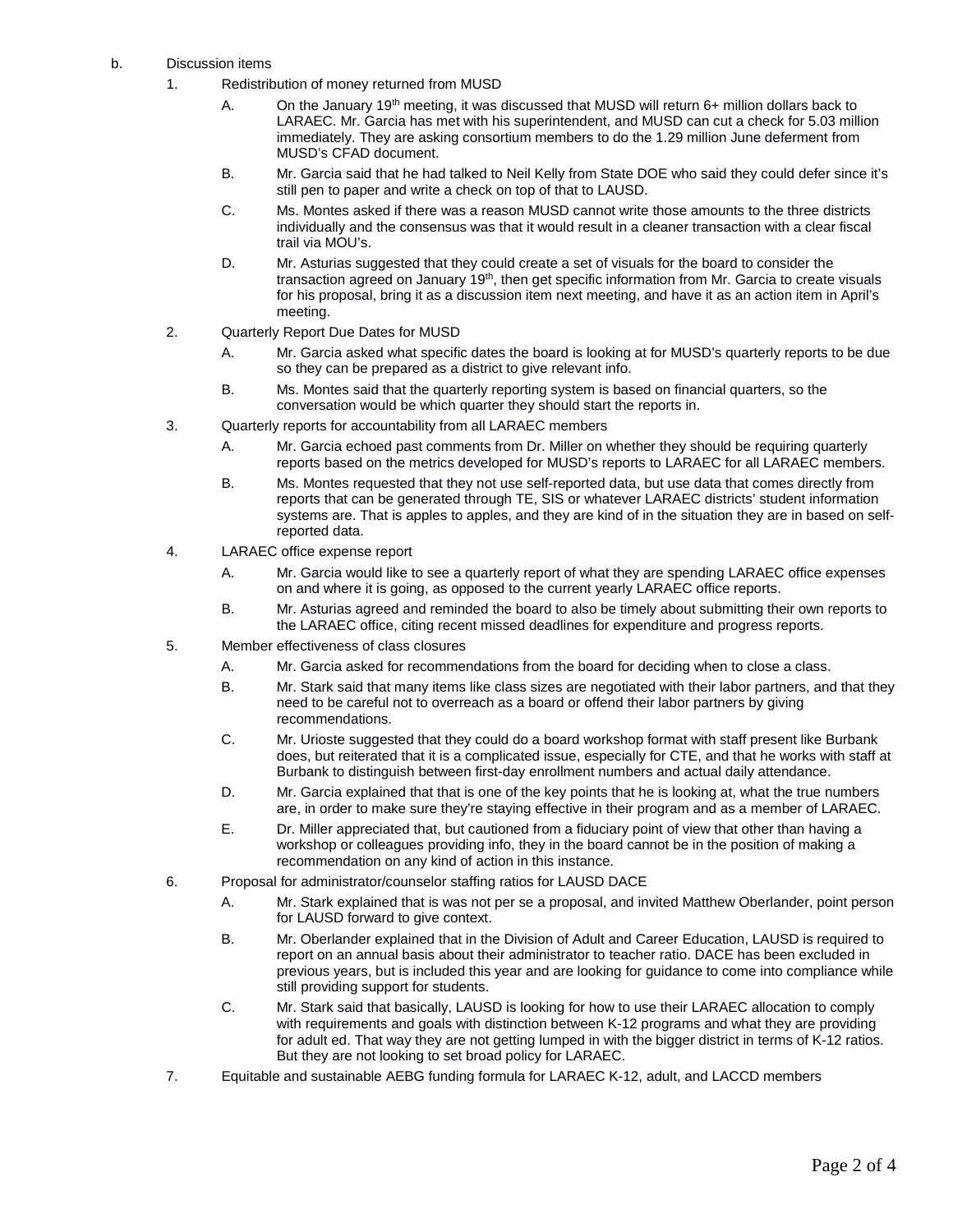- A. Mr. Stark shared some data points from the one-time funding distribution voted on last board meeting, and the inequality among districts in terms of the percentage of their allocation they received from the one-time funding, which he believes cannot be justified.
- B. Mr. Stark brought the board's attention to the new report from the Legislative Analyst's Office from the state, whose new recommendation was to have the state come up with a per-student funding formula. He would like to see LARAEC lead the way and flex its muscle to perhaps propose to the state a per-student formula that makes sense.
- C. Dr. Miller agreed that LARAEC is the 1600-pound consortium in the state. Collectively they should rally officials around what the LAO is saying.
- D. Mr. Montes agrees that they need to be the group that leads the way in terms of coming up with a formula.
- E. Mr. Asturias asked for indulgence of board to finish agenda items and go beyond the meeting's allotted time. Mr. Stark asked to push up public comment.

# **VIII. Public Comment**

a. Sergio Hernandez introduced himself as chair of adult education for UTLA. He emphasized the need for common measurements for success, thought the LARAEC office should be submitting quarterly reports, and that the board shouldn't forget their labor partners in the lobbying process.

## **VI. Operations** – returning after item VIII. Public Comment was pushed up

- a. Discussion items
	- 7. Equitable and Sustainable AEBG funding formula for LARAEC K-12 adult and LACCD members
		- A. Mr. Urioste admitted that the LAO report gave him pause when it says "Uniform" referring to funding policy. He thinks they need to look at and define "uniform" in light of some of these programs that are specialized and would have additional costs per pupil.
- B. Mr Asturias commented that the PPT has been tasked with coming up with a student formula, and in **relation he would like to bring forward issues with PPT directives from the board.** 
	- i. Often times they have more questions than answers, and need to have a mechanism to clarify with the board a little better so that they can provide the outcome the board expects.
	- C. Dr. Miller said that the LAO report is of great interest to all consortia because it does portend significant changes and relief in a number of areas. He wonders if this body should reach out to all consortia or a number of consortia to have a work group pulled together to have a plan that can be promoted at the state advocacy level and move forward.
	- D. To Mr. Asturias' point, he suggested appointing a chair, a vice chair, and perhaps a secretary, so that they can act as traffic cops for how we transact business, compile agenda, and prioritize agenda items and assist the PPT.
	- E. Mr. Asturias agreed and suggested that the point person team could come forward to define protocols and have them as an action item for next meeting to ensure prioritization and equal access to the agenda.
	- F. Mr. Garcia confirmed that three members of this board are part of CAEAA and the CCAE and they should reach out to both.
	- G. Mr. Stark agreed, and said to keep in mind that they are a one-of-a-kind consortium, so they might have issues where other districts have no interest or where those issues don't apply to them. He is all for collaboration, but in many cases they may not get a lot of support from adult schools up north, for example. He thinks LARAEC should be leading the way in the state.
	- H. Ms. Montes said that it is a very delicate balance to lead the way and separate themselves from the larger group. Dr. Miller added that it is incumbent upon all of them to actively engage and take a leadership role, but to be cognizant of everyone's situation along the way.
	- I. Dr. Adrienne Ann Mullen came forward and said she supported LARAEC taking a greater role in the state picture and strongly encourages them to implement a chair, vice-chair model to develop a strong voice, streamline our process and prioritize.
	- 8. Hiring process and membership support
		- A. Ms. Montes said that she wants to talk about the non-classified positions within the LARAEC office. Her request is that the point people be part of that process and interview panel for the people who will support the entire LARAEC group.
		- B. Mr. Asturias added that for the position he occupies, LAUSD made the concession to have board members on the panel to select him. For the TA positions, LAUSD made the same commitment to the board.
		- C. Mr. Stark explained that HR processes can be very sensitive work, and ultimately as the district taking responsibility, he wants to make sure they're operating in a manner that he can defend.